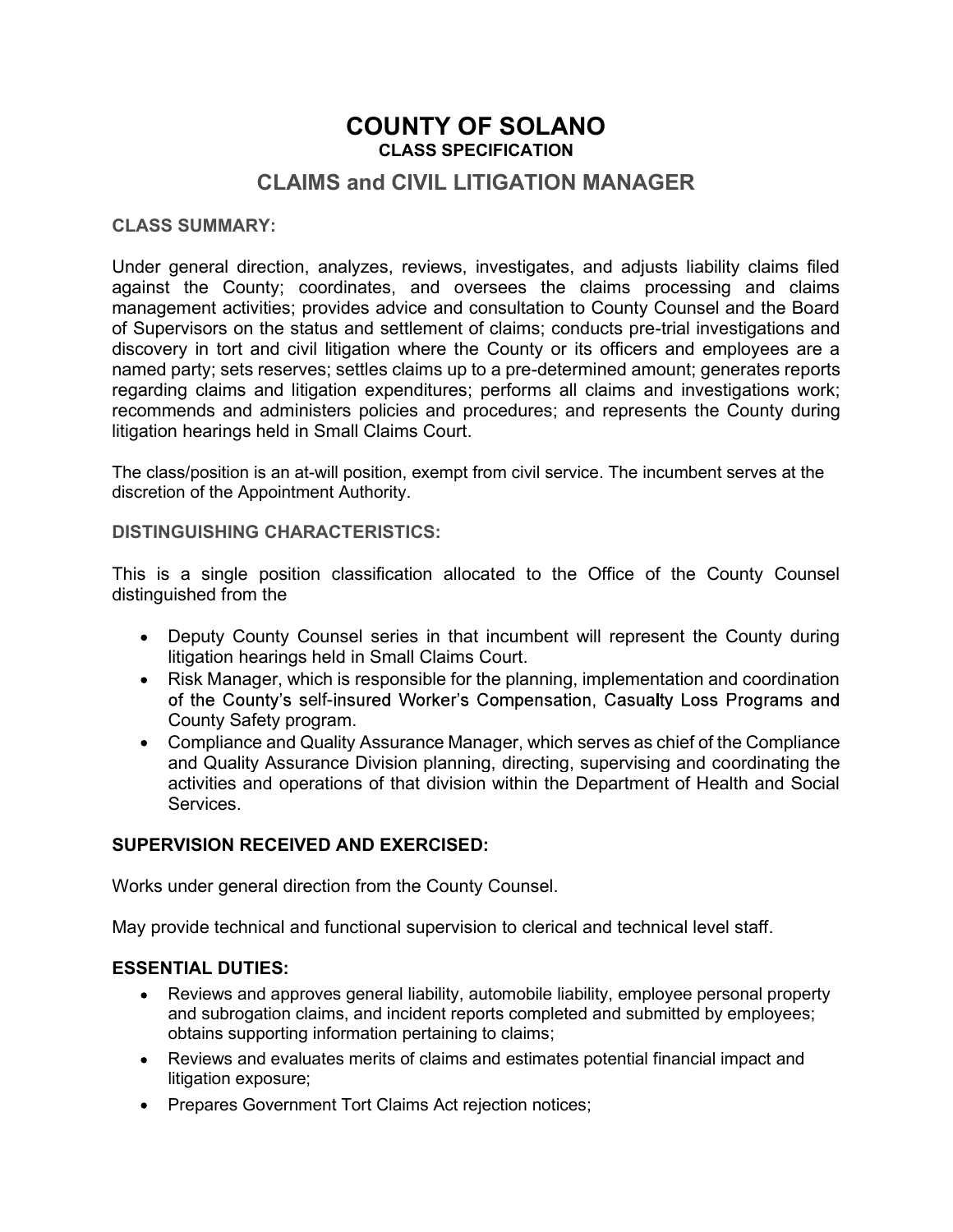#### County of Solano Class Specification CLAIMS and CIVIL LITIGATION MANAGER Page 2 of 5

- Makes recommendations to County Counsel to accept, settle or deny claims above the designated level of authority; prepares recommended settlements for evaluation by the County Counsel; and authorizes settlement of claims during the litigation phase, in conjunction with County Counsel;
- Advises County Counsel on recommendations to be made to the Board of Supervisors on claims; prepares documentation on claims above a specified amount for review and approval by the Board of Supervisors;
- Makes presentations to the Board of Supervisors and other County officials during closed session regarding the evaluation of claims and recommended actions in response to claims and civil litigation;
- Negotiates settlements with claimants or their representatives within prescribed limits;
- Uses general principles of discovery to reconstruct accidents, review results of drug tests, and determine emotional stresses of persons involved in accidents;
- Evaluates settlement processes pertaining to claims and litigation;
- Develops and maintains claims and litigation records using manual and automated record keeping systems;
- Reviews and generates records and computerized reports for accuracy, completeness, and conformance with County policy and procedures; processes and tracks expenses and indemnity payments for ad hoc reporting, actuarial studies and budget preparation;
- Represents the County during settlement conferences prior to trials; represents the County in Small Claims Court proceedings;
- Provides testimony on claims investigation during court and arbitration hearings and proceedings;
- Interacts with managers of County departments for the investigation, negotiation, settlement, trial preparation and/or risk prevention of cases and claims;
- Reviews and evaluates reports prepared by medical personnel, legal personnel, or other subject matter experts to determine liability and damages;
- Works with assigned counsel on legal issues relating to claims forwarded for litigation;
- Investigates, evaluates, and appraises claims filed by the County against third parties for damages to County property or injury to County employees;
- Obtains and reviews claims submitted by County employees for damages to personal property; prepares reports and correspondence recommending decisions on claim reviews, and presents findings, recommendations, and proposed settlement amounts to County Counsel, executive managers, or County employees;
- Meets and confers with counsel to retain expert consultants;
- Provides training to other departments regarding general liability claims and accident response procedures while on County business; and
- Analyzes collected information, data and items of evidence for completeness, adequacy, and relevance.

Performs other duties of a similar nature or level as assigned.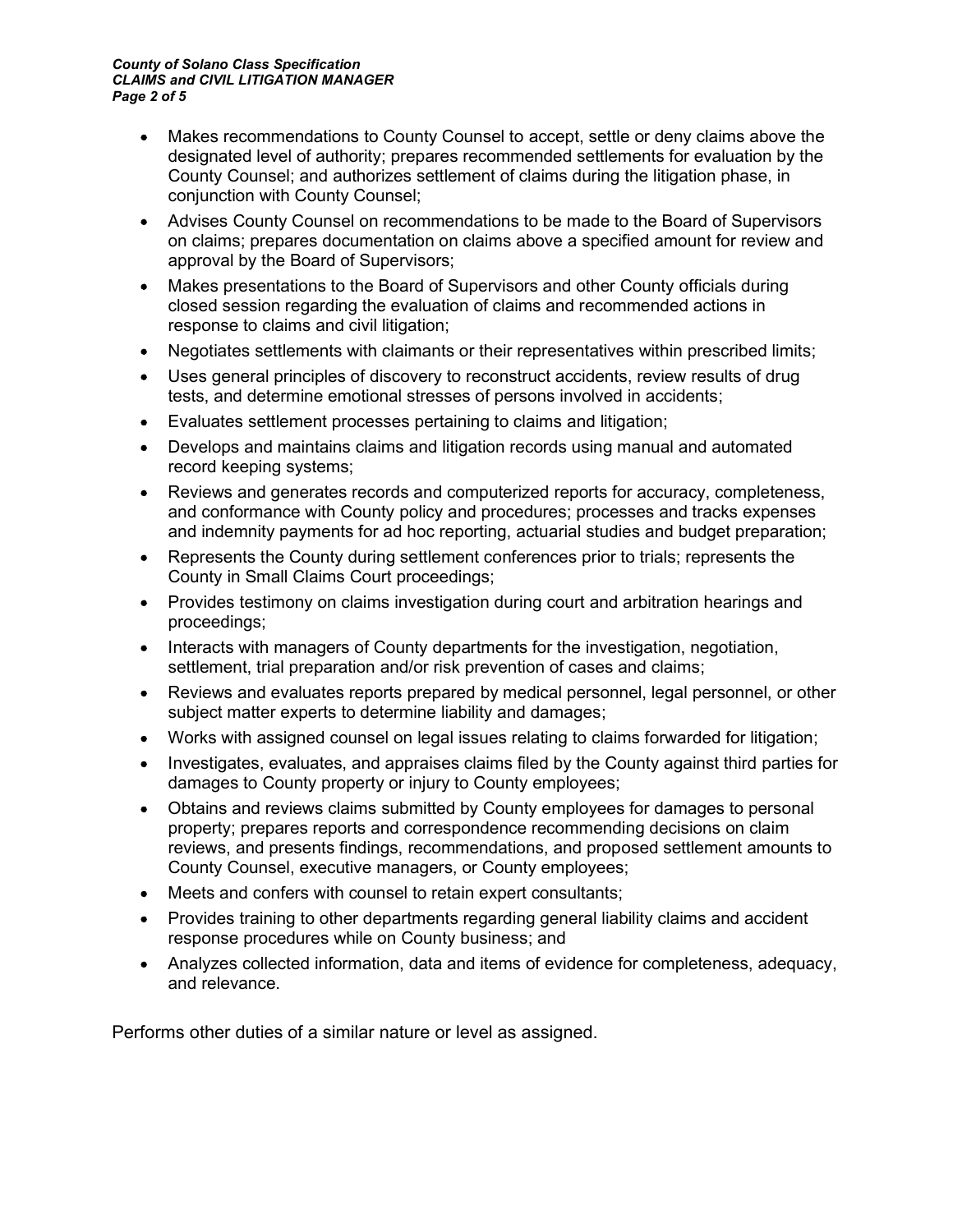## EDUCATION AND EXPERIENCE:

Education: A Bachelor's degree from an accredited college or university with a major preferably in Public Administration, Business Administration, Finance, Accounting, or a related field; AND five (5) years of professional level experience reviewing, evaluating, investigating, and settling public entity tort liability claims, which must have included bodily injuries, personal injuries, and damages to properties, as well as litigation management.

Note: Additional experience may substitute on a year for year basis for the educational requirement.

## LICENSING, CERTIFICATION AND REGISTRATION REQUIREMENTS:

A valid California Class C driver's license, which must be kept current while employed in this class, is required at time of appointment, or the ability to arrange necessary and timely transportation for field travel. Employees in this class may be required to use their own vehicle.

## REQUIRED KNOWLEDGE, SKILLS AND ABILITIES:

- Knowledge of:<br>• Principles, practices, methods, and techniques used to supervise, train, and evaluate the work of employees.
	- Practices and procedures of administering claims including investigation, evaluation and settlement strategies.
	- Investigation methods and techniques used to collect evidence.
	- Accident reconstruction principles and methods.
	- Techniques in obtaining clear and accurate photographs.
	- Techniques in obtaining recorded and/or written statements.  $\bullet$
	- Technical terminology used in the medical profession and general principles of psychology relating to the cause and treatment of injuries and emotional stress claims.
	- Effective case management and office procedures pertaining to organizing and prioritizing assignments, processing claims and investigations, retaining files, assigning files, and developing new or revising existing forms.
	- California Government Tort liability statutes.
	- General case law governing tort liability.
	- California Vehicle Code, California Government Code, and legal decisions pertaining to personal, casualty and property liability as well as federal law as it applies to constitutional claims in civil litigation.
	- Civil litigation management and industry best practices.
	- Legal limitations on evidence collection, including Penal Code and other state laws establishing privileges and confidentiality of personal information and criminal justice histories.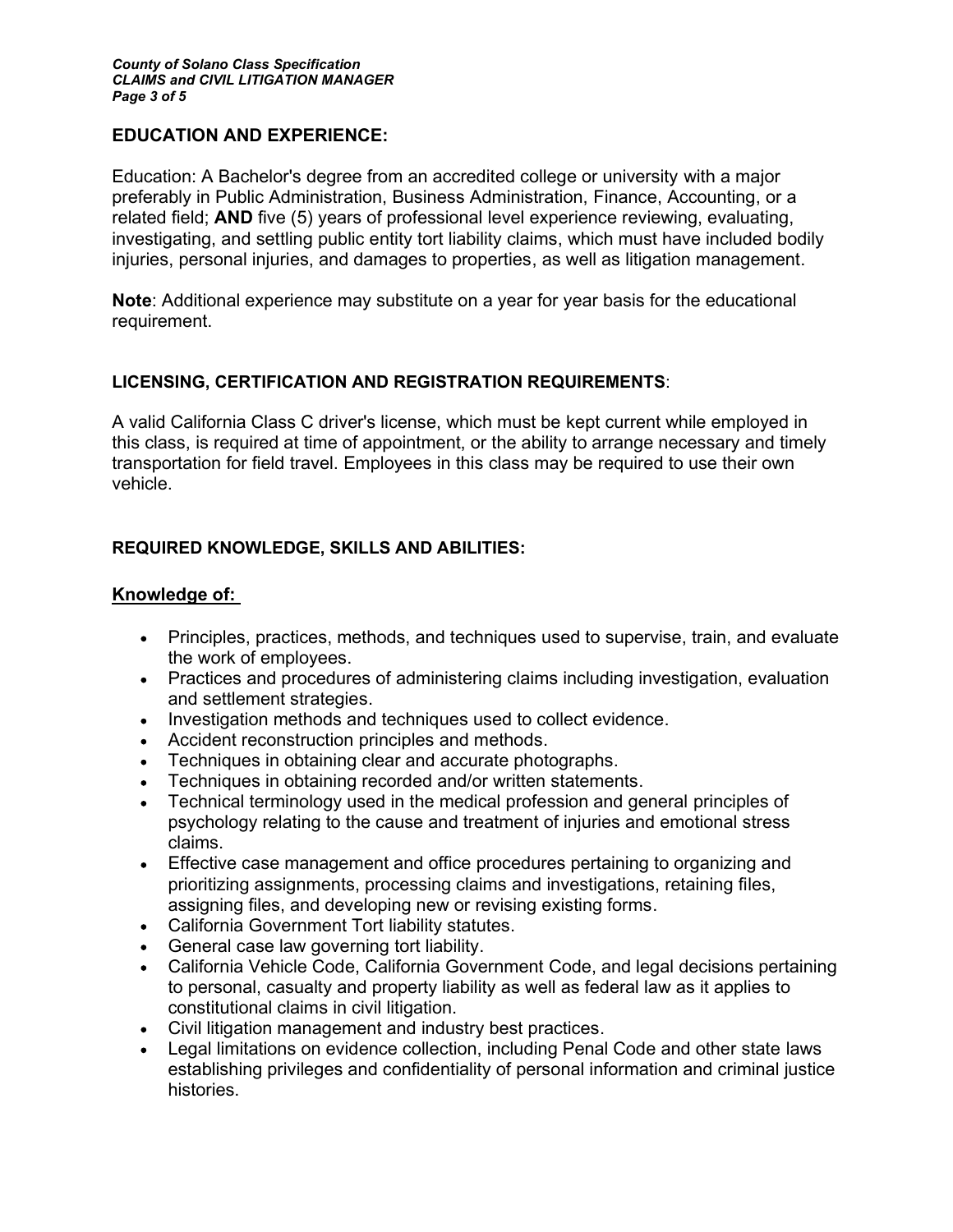#### County of Solano Class Specification CLAIMS and CIVIL LITIGATION MANAGER Page 4 of 5

- Basic mathematics as applied to calculating valuation and depreciation amounts.
- General principles of physics and chemistry to evaluate the dynamics of accident reconstruction and/or drug testing.
- General principles of psychology to evaluate medical specialties related to emotional stress claims.
- General principles of accounting for computer generated reporting.
- Computer application programs commonly used in the position (e.g., email, word processing, spreadsheet, database, presentation software).
- Telephone, office, and on-line etiquette.
- County customer service objectives and strategies.
- Current technology and trends in the profession.

## Skills and/or Ability to:

- Independently prioritize and organize caseloads and respond to claims in a timely and efficient manner in order to meet strict timelines.
- Effectively perform and complete the most complex, difficult, and sensitive public liability claims work.
- Read, understand and interpret public liability and related case law, rules, and official documents.
- Gather, secure, assemble, analyze and evaluate facts and evidence to draw logical conclusions and make sound recommendations.
- Tactfully secure evidence and personal admissions when obtaining statements from witnesses.
- Collect and compile information from a variety of sources including written and/or recorded statements related to claims.
- Effectively resolve conflict and exercise tact, instruction, persuasion, and counseling techniques during conferences, closed sessions, hearings, interviews, group discussions, and negotiations.
- Establish effective working relationships with management, employees, employee representatives, members of the public, and representatives of outside agencies representing diverse cultures and backgrounds.
- Treat County employees, representatives of outside agencies and members of the public with courtesy and respect.
- Exercise appropriate judgment in answering questions and releasing information; analyze and project consequences of decisions and/or recommendations.
- Communicate effectively when speaking to persons on an individual or group basis and when making presentations during conferences, closed sessions, hearings, interviews, group discussions, and negotiations.
- Communicate effectively in a clear and concise manner, when preparing reports, correspondence, and other written documents.
- Use computers, software applications, and modern office equipment to accomplish work.
- Provides responsive, high quality service to County employees, representatives of outside agencies and members of the public by providing accurate, complete and up-to-date information, in a courteous, efficient and timely manner.